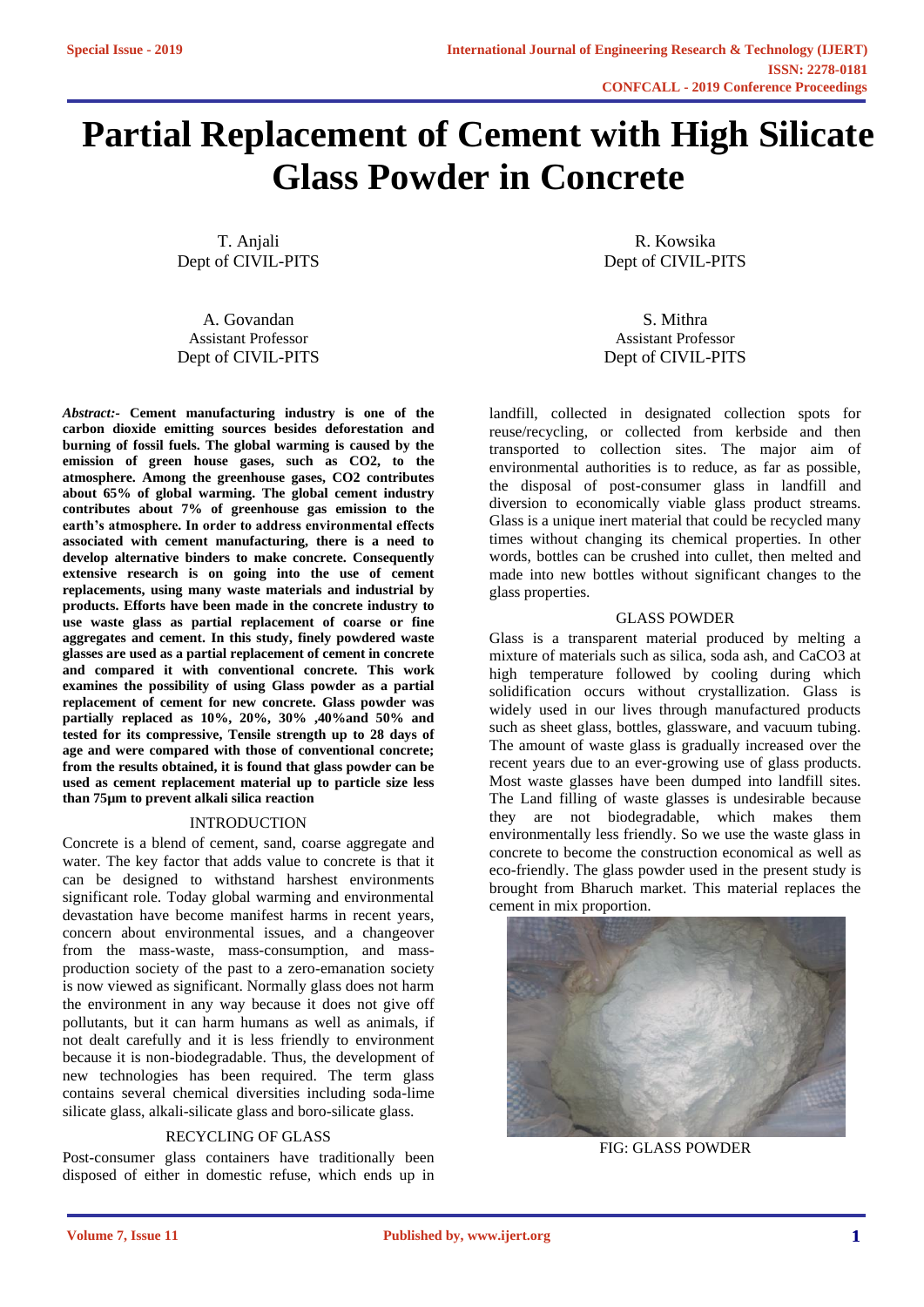#### COMPRESSIVE STRENGTH TEST:

 The compressive strength of concrete is one of the important and useful properties of concrete. In most structural application concrete is employed primarily to resist compressive stresses. In those cases, where strength in tension or in shear is of primary importance, the compressive strength is frequently used as a measure of those properties.

## GLASS POWDER REPLACED CONCRETE 10% REPLACEMENT OF GLASS POWDER

#### **CONCLUSION**

- $\triangleright$  At the level of 10% replacement of cement by glass powder meets higher strength as compare to that of normal concrete and other percentage of replacement of cement on 28th days.
- $\triangleright$  By using the glass powder as cement replacement it reduces emission of co2 from concrete and also reduce the environmental pollution.
- $\triangleright$  Glass powder concrete increases the compressive strength effectively, when compared with conventional concrete
- ➢ On addition of GLP 7th day's rate of gain of strength is low but at 28th days it meets required design strength.
- ➢ .That rate of increase of strength is more for go10%, 20%,30%,40% and 50% glass powder added concrete with respect to normal concrete for 7 days results.





#### FUTURE SCOPE

The project work was emphasized on use of glass materials as partially replacement of cement. Further one can extend this work as follows.

- $\triangleright$  The glass materials can also used as partially replacement of coarse aggregates and fine aggregates in concrete.
- The glass powder and silica fume are the pozzolanic materials. Therefore compressive strength can be studied by using this materials same as partially replacement of cement in concrete. And also can be determined its optimum dosage range when concrete riches maximum strength.
- The tensile strength of concrete also can be studied by using glass materials in a concrete

#### **REFERENCES**

- [1] Dr.G.Vijayakumar, Ms H. Vishaliny and Dr. D. Govindarajulu, "Studies on Glass Powder as Partial Replacement of Cement in Concrete Production", International Journal of Emerging Technology and Advanced Engineering Website: www.ijetae.com (ISSN 2250-2459, ISO 9001:2008 Certified Journal, Volume 3, Issue 2, February 2013).
- [2] Dhanaraj Mohan Patil and Dr.Keshav K. Sangle, "Experimental Investigation of Waste Glass Powder as Partial Replacement of Cement in Concrete", International Journal of Advanced Technology in Civil Engineering, ISSN: 2231 –5721, Volume-2, Issue-1, 2013.
- [3] M.N.Bajad, C.D.Modhera and A.K.Desai, "Chloride Ion in Con-Glass-Crete", International Journal of Civil, Structural, Environmental and Infrastructure Engineering Research and Development (IJCSEIERD) ISSN 2249-6866 Vol.2, Issue 2 June 2012 32-40.
- [4] Ahmad Shayan, Chief Research Scientist ARRB Transport Research, "Value-added Utilisation of Waste Glass in Concrete", Iabse Symposium Melbourne 2002.
- [5] C Yasui, M Nagamitu, R Takata, M Ohya, S Sato, T Nonaka, Matsue National College Of Technology, Japan, "Examination Of Asr In Waste Glass Materials", 30th Conference On Our World In Concrete & Structures: 23 - 24 August 2005, Singapore.
- [6] Bajad, M. N. and Modhera, C.D. (2010). "Experimental Investigations in Developing Concrete Containing Waste Glass Powder As Pozzolana.", Journal of information, knowledge and research in civil engineering, 1(1), 32-37.

**2**